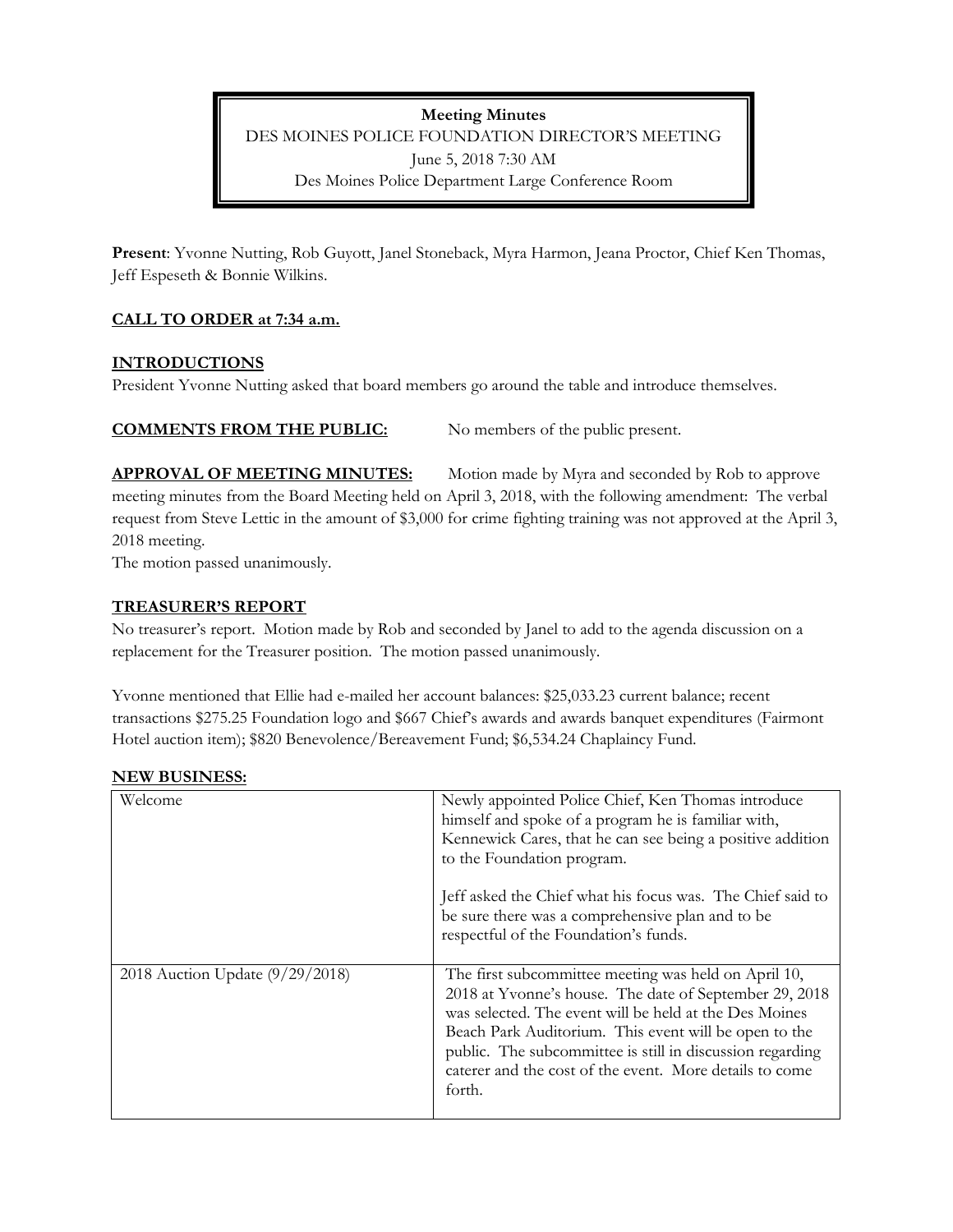| 2019 Awards Banquet (1/25/2019)    | Date and venue have been selected for the 2019 Awards<br>Banquet.                                                                                                                                                                                                                                                                                                                                                                                                                                                                              |
|------------------------------------|------------------------------------------------------------------------------------------------------------------------------------------------------------------------------------------------------------------------------------------------------------------------------------------------------------------------------------------------------------------------------------------------------------------------------------------------------------------------------------------------------------------------------------------------|
| 2018 Shop with a Cop (12/12/2018)  | Due to timing, this item was not discussed.                                                                                                                                                                                                                                                                                                                                                                                                                                                                                                    |
| 2018 National Night Out (8/7/18)   | Yvonne mentioned that she and Jeremy will be up at<br>Midway Park again this year. There was discussion that<br>Community Services Officer Tonya Seaberry will come to<br>our next meeting to talk about National Night Out.                                                                                                                                                                                                                                                                                                                   |
| NEW - Backpack Program             | Janel will provide the Foundation with the August date for<br>this years' Backpack Program.                                                                                                                                                                                                                                                                                                                                                                                                                                                    |
| NEW - Logo                         | George to work with Nate Chevallier and Steve Lettic to<br>gather the submissions and bring them to the next<br>meeting.                                                                                                                                                                                                                                                                                                                                                                                                                       |
| <b>Treasurer Report</b>            | A motion was made by Janel and seconded by Bonnie to<br>appoint Rob to Treasurer. The motion passed<br>unanimously. Rob abstained from the vote.<br>It was discussed that Ellie has done a great job getting the<br>Foundation up and running and serving as Treasurer.<br>However, Ellie lives outside the City and does not work in                                                                                                                                                                                                          |
|                                    | Des Moines. This makes it difficult for her to serve the<br>Foundation to the best of her abilities as the Treasurer. It<br>was also discussed that the checkbook and other banking<br>materials should be kept in a lock box on site at the Police<br>Department and Yvonne will work with Ellie to get all the<br>banking materials. Yvonne will research banks and move<br>the bank account to Des Moines.<br>This discussion lead to a larger discussion of Board                                                                          |
|                                    | Development, designating backup and roles of Board<br>positions.                                                                                                                                                                                                                                                                                                                                                                                                                                                                               |
| NEW - Department Personnel         | Janel mentioned that it would be nice to have the<br>opportunity to get to know Police Personnel better. She<br>felt it would be a great way to learn how the Foundation<br>could best support them.                                                                                                                                                                                                                                                                                                                                           |
| NEW – Social Media                 | It was discusses that the Foundation be more active on<br>social media. Chief Thomas mentioned that Officer Dan<br>Lindstrom has been handling most of the Department's<br>Twitter account and is very proficient. It was mentioned<br>that it might be beneficial to have an officer on the Board<br>to help foster the relationship between the Board and the<br>Foundation. Yvonne was going to check with Scott to see<br>if an Officer could serve on the board or just be a liaison<br>between the Foundation and the Police Department. |
| NEW - Records Specialist, Sara Lee | Chief Thomas informed the Board that Sara Lee's house<br>recently caught on fire, thankfully no one was injured.<br>A motion was made by Jeff to purchase a \$100 gift card to<br>Fred Meyer to help with expenses. Myra amended the<br>motion to increase the amount to \$250; motion seconded<br>by Janel. The amended motion passed unanimously.                                                                                                                                                                                            |